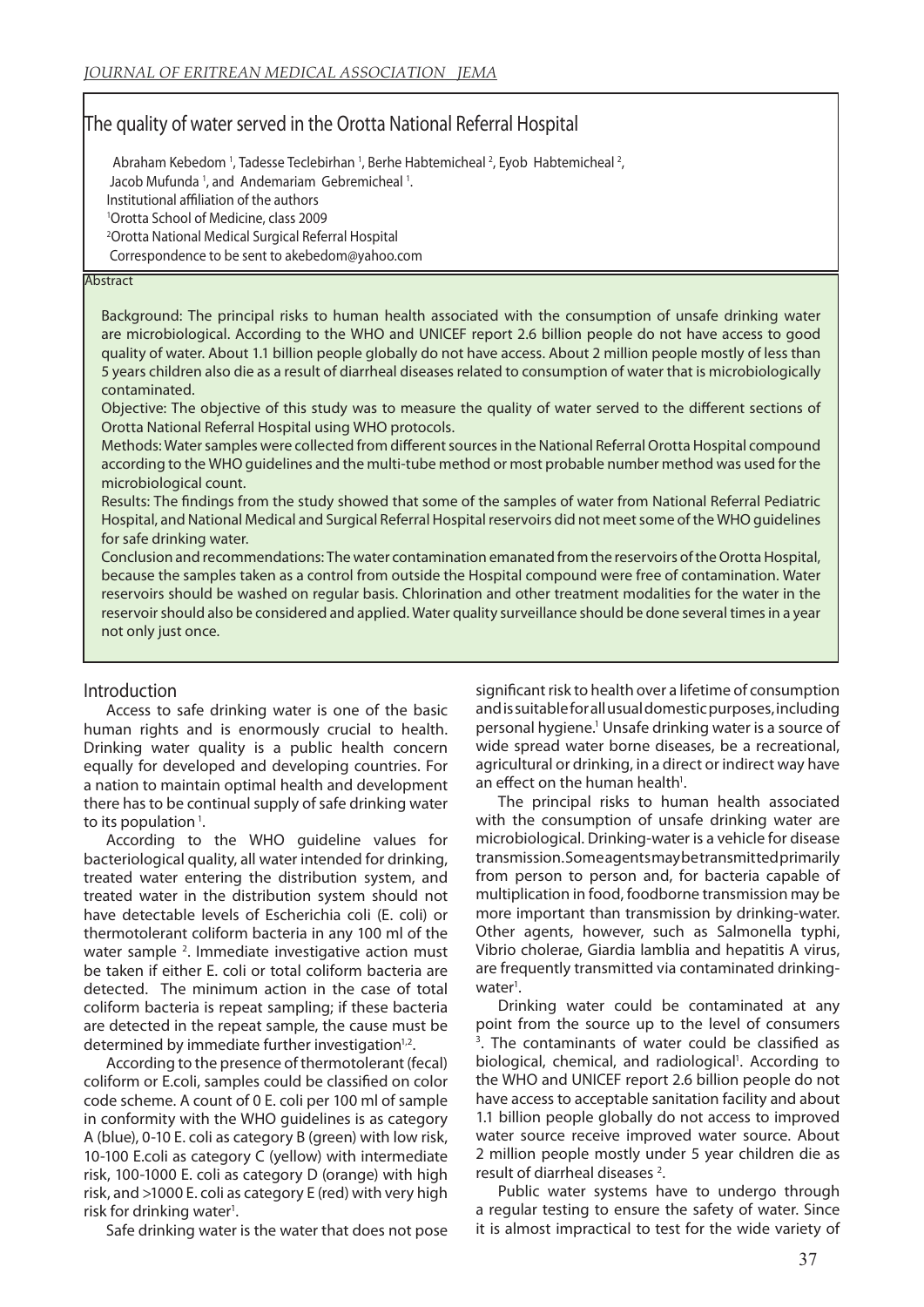## *JOURNAL OF ERITREAN MEDICAL ASSOCIATION JEMA*

pathogens in the water on regular basis for it is being very expensive, time consuming, water contamination is measured using bacteria which normally constitute flora in the intestinal tracts of warm blooded animals referred to as indicator bacteria<sup>4</sup>. The significance of coliform presence in drinking water implies contamination and /or animal feces 1,4-6.

Total coliform bacteria are commonly found in the environment (e.g., soil or vegetation) and are generally harmless. If only total coliform bacteria are detected in drinking water, the source is probably environmental. However, if environmental contamination can enter the system, there may also be a way for pathogens to enter the system. Therefore, it is important to find the source and resolve the problem<sup>5</sup>. Fecal coliform bacteria are a sub-group of total coliform bacteria. They appear in great quantities in the intestines and feces of people and animals. The presence of fecal coliform in a drinking water sample often indicates recent fecal contamination – meaning that there is a greater risk that pathogens are present than if only total coliform bacteria is detected 5. E. coli is a sub-group of the fecal coliform group. Most E. coli bacteria are harmless and are found in great quantities in the intestines of people and warm-blooded animals. Some strains, however, can cause illness. The presence of E. coli in a drinking water sample almost always indicates recent fecal contamination – meaning there is a greater risk that pathogens are present<sup>1</sup>.

In Eritrea 90% of the urban and about 70% of the rural population have access to safe drinking water supply. A nationwide survey done in 2006 showed that 60.5% of the test results from protected water sources revealed absence of bacterial contamination, 39.5% had contamination, where as one third of the samples from the water trucks were safe and two thirds of the samples indicated contamination 7.

The quality of water supplied to different sections of Orotta National Referral Hospital has not been systematically studied. The objective of this study is to measure the quality of water using WHO protocols.

## Materials and Methods

This study is prospective study which examined samples of water which were collected from eight different sites within the Orotta National Referral Hospital complex according to the WHO of collection procedure standards. Two samples of water were collected from each of the eight sites with the first sample subjected to biological analysis whereas the second sample was for physicochemical analysis.

Microbiological and chemical analyses were done. The microbiological component had the qualitative and quantitative enumeration of the organisms identified. The principal methods used in the isolation of indicator organisms from water used by the WHO are the membrane-filtration (MF) method, the multiple-tube (MT) or most probable number (MPN) method and presence–absence test1. In this study the multiple tube method or most probable number was employed.

Laboratory confirmation of E. coli:

 In the traditional method for detecting E. coli the water sample was inoculated to the laurly sulphate tryptose lactose broth for 24 hours in the presumptive test. E. coli ferments lactose to produce acids and gases. A positive test was production of gas and had to proceed to the next step to confirm that the gas producing organism in the water was E.coli. The sample from the positive presumptive test was inoculated to a selective culture media, brilliant green lactose broth and inoculated for 24 hours. After an appropriate incubation time, the tubes were examined for gas formation as before. The most probable number (MPN) of bacteria present estimated from the number of tubes inoculated and the number of positive tubes obtained in the confirmatory test, using specially devised statistical tables<sup>4</sup>. Then culture media with a special broth selective for individual or group of bacteria were prepared and allowed to grow for identification by biochemical identification.

## Results

## Microbiological Examination

The following sampling sites are coded National Referral Pediatric Hospital as 01, National Referral Medical Surgical Hospital, non kitchen water as 02, National Referral Medical Surgical Hospital, kitchen water as 03, from the truck directly as 03, Maternity Hospital as 04, Gynecology Hospital as 05, Nursing School kitchen water as 06, National Blood Bank, direct municipality water as 07, and Nursing School, kitchen water, Bladder water as 08.

The first sample of water from sites 01, 02 and 03 were all significantly contaminated especially site 01 (Table 1)

| Table 1:<br>Microbiological analyses for the first<br>sample |       |      |      |  |  |  |
|--------------------------------------------------------------|-------|------|------|--|--|--|
| Results<br>Parameters                                        |       |      |      |  |  |  |
|                                                              | 01    | 02   | 03   |  |  |  |
| Total coliforms/100ml at 370 C                               | 15000 | 1100 | 1100 |  |  |  |
| Feacal colifroms/100ml at 440 C                              | 15000 | 1100 | 1100 |  |  |  |
| E. coli/100ml at 440 C                                       | 15000 | 1100 | 1100 |  |  |  |

Shigella, salmonella, staphylococcus Aureus and yeast cells were not isolated from the above sampling sites where as Streptococcus group D was isolated from samples coded from 02 and 03 which signify a recent fecal contamination.

The physic-chemical properties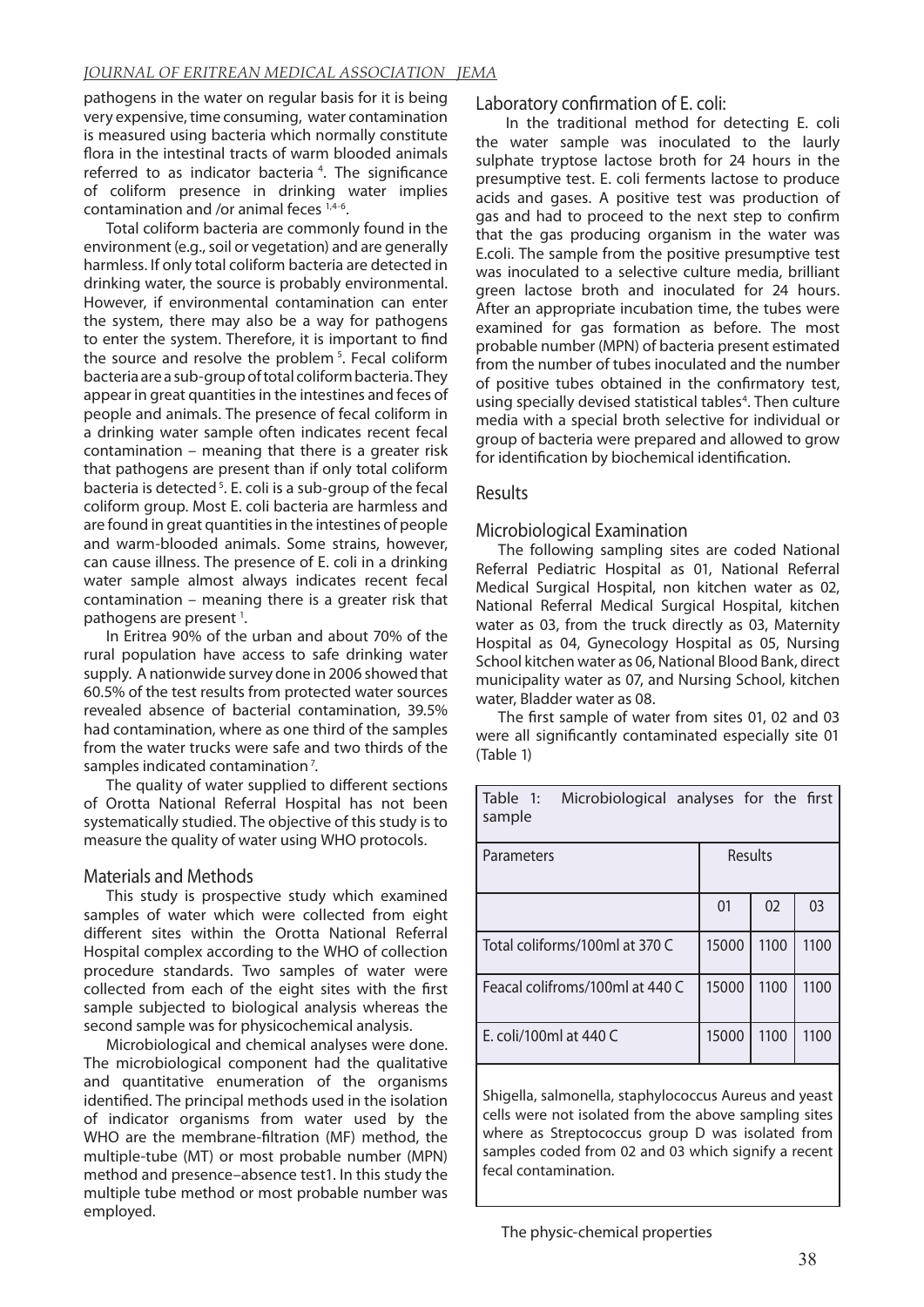## *JOURNAL OF ERITREAN MEDICAL ASSOCIATION JEMA*

| Table 2: Physicochemical Analyses for the first<br>sample |         |         |        |  |  |  |  |  |
|-----------------------------------------------------------|---------|---------|--------|--|--|--|--|--|
| Parameter                                                 | Results |         |        |  |  |  |  |  |
|                                                           | 01      | 02      | 03     |  |  |  |  |  |
| Total hardness as caco3<br>(ppm)                          | 108     | 608     | 110    |  |  |  |  |  |
| Calcium hardness as caco3<br>(ppm)                        | 70      | 330     | 74     |  |  |  |  |  |
| Magnesium hardness (ppm)                                  | 38      | 278     | 36     |  |  |  |  |  |
| Total alkalinity(ppm)                                     | 26      | 116     | 32     |  |  |  |  |  |
| Chloride (cl-) concentration<br>(ppm)                     | 7.09    | 14.18   | 7.09   |  |  |  |  |  |
| Total dissolved solids (ppm)                              | 120     | 840     | 80     |  |  |  |  |  |
| PH at 200 C                                               | 7.91    | 7.59    | 7.98   |  |  |  |  |  |
| Conductivity (µ/cm)                                       | 251     | 1154    | 237    |  |  |  |  |  |
| Calcium as ca++ in ppm                                    | 28.056  | 132.264 | 29.659 |  |  |  |  |  |
| Magnesium as Mg++ in ppm                                  | 9.234   | 67.554  | 8.784  |  |  |  |  |  |

| Table 3: Microbiological analysis for the second<br>sample                                                                                |                                        |    |          |          |   |   |          |               |  |
|-------------------------------------------------------------------------------------------------------------------------------------------|----------------------------------------|----|----------|----------|---|---|----------|---------------|--|
| Parameters                                                                                                                                | Results                                |    |          |          |   |   |          |               |  |
|                                                                                                                                           | 03<br>05<br>01<br>02<br>06<br>07<br>04 |    |          |          |   |   |          | 08            |  |
| Total coliforms/100ml at<br>370 C                                                                                                         | 23                                     | 48 | 23       | 0        | 0 | 0 | $\Omega$ | 0             |  |
| Feacal colifroms/100ml at<br>440 C                                                                                                        | 23                                     | 48 | 23       | 0        | 0 | 0 | $\Omega$ | $\mathcal{L}$ |  |
| E. coli/100ml at 440 C                                                                                                                    | 23                                     | 48 | $\Omega$ | $\Omega$ | 0 | U | 0        |               |  |
| Shigella, salmonella, staphylococcus Aureus, streptococcus group D,<br>and yeast cells were not isolated from the above 8 sampling sites. |                                        |    |          |          |   |   |          |               |  |

| Table 4: Physicochemical Analysis for the second<br>sample |     |     |     |         |    |    |     |     |
|------------------------------------------------------------|-----|-----|-----|---------|----|----|-----|-----|
| Para                                                       |     |     |     | Results |    |    |     |     |
| meters                                                     | 01  | 02  | 03  | 04      | 05 | 06 | 07  | 08  |
| Total<br>hard<br>ness as<br>caco3<br>(ppm)                 | 104 | 600 | 100 | 100     | 98 | 92 | 104 | 108 |
| Calcium<br>hardness<br>as caco3<br>(ppm)                   | 74  | 328 | 70  | 72      | 70 | 66 | 80  | 72  |
| Magne<br>sium<br>hardness<br>(ppm)                         | 30  | 272 | 30  | 28      | 28 | 26 | 24  | 36  |
| Total<br>alkalinity<br>(ppm)                               | 32  | 114 | 34  | 34      | 36 | 38 | 40  | 40  |

| Chloride<br>$(cl-)$<br>concen<br>tration<br>(ppm) | 7.09  | 21.27  | 7.09  | 7.09  | 7.09  | 7.09  | 7.09  | 14.18 |
|---------------------------------------------------|-------|--------|-------|-------|-------|-------|-------|-------|
| Total<br>dissolve<br>solids<br>(ppm)              | 200   | 980    | 180   | 160   | 80    | 160   | 120   | 60    |
| PH at<br>200 C                                    | 7.44  | 7.51   | 7.44  | 7.5   | 6.84  | 7.12  | 7.68  | 7.53  |
| Condu<br>ctivity<br>$(\mu/cm)$                    | 232   | 1121   | 250   | 232   | 232   | 225   | 234   | 235   |
| Calcium<br>$as$ $ca++$<br>in ppm                  | 29.66 | 131.47 | 28.06 | 28.06 | 28.06 | 26.45 | 32.06 | 28.86 |
| Magne<br>sium as<br>$Mg++$<br>in ppm              | 7.29  | 66.09  | 7.29  | 7.29  | 6.8   | 6.32  | 5.83  | 8.75  |

| Table 5: Microbiological analysis for the third<br>sample |         |     |              |       |  |  |  |
|-----------------------------------------------------------|---------|-----|--------------|-------|--|--|--|
| Parameter                                                 | Results |     |              |       |  |  |  |
|                                                           | 01      | 02  | 03           | $03*$ |  |  |  |
| Total coliforms/100ml at 370 C                            |         | 150 | $\mathbf{0}$ | 0     |  |  |  |
| Feacal colifroms/100ml at 440 C                           |         | 150 | $\mathbf{0}$ |       |  |  |  |
| E. coli/100ml at 440 C                                    |         | 150 | $\mathbf{0}$ |       |  |  |  |

Shigella, salmonella, staphylococcus Aureus, streptococcus group D, and yeast cells were not isolated from the above sampling sites. The bacterial organism, E. coli was isolated from the sample coded 03 on biochemical analysis.

| Table 6: Potability Report |                                                                                                                                                                                   |          |                                  |                                                                           |                  |  |  |  |  |
|----------------------------|-----------------------------------------------------------------------------------------------------------------------------------------------------------------------------------|----------|----------------------------------|---------------------------------------------------------------------------|------------------|--|--|--|--|
| Name of<br>Institution     | Type of samples                                                                                                                                                                   | Co<br>de | Date                             | <b>Bacterio</b><br>logy                                                   | Che<br>mic<br>al |  |  |  |  |
| Pediatric<br>hospital      | Tap water from<br>the reservoir after<br>reaching high<br>above the<br>building but<br>its source is<br>underground<br>reservoir<br>connected to the<br>municipality main<br>line | 01       | 22/01/08<br>28/02/08<br>10/03/08 | All<br>types of<br>coliform<br>have<br>been<br>isolated<br>Not<br>potable | pota<br>ble      |  |  |  |  |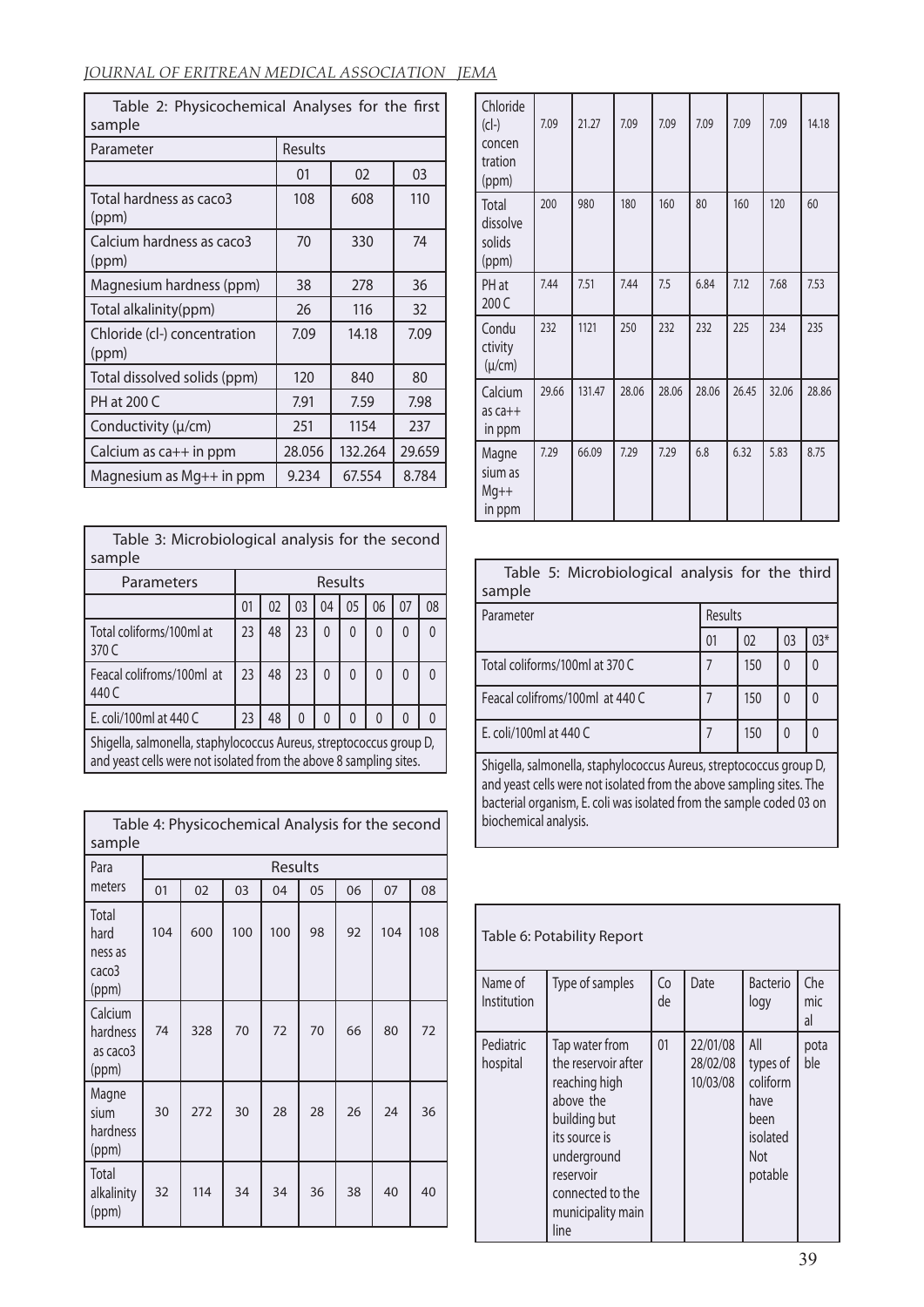| Medical<br>surgical<br>hospital                                                     | Drill water, water<br>found close to the<br>pediatric hospital.<br>The water is<br>pumped through<br>electric Pump to<br>medical surgical<br>campus garden.<br>Some times this<br>water is used by<br>outpatients, and<br>kitchen purposes. | 02             | 22/01/08<br>28/02/08<br>10/03/08 | All<br>types of<br>coliform<br>have<br>been<br>isolated<br>Not<br>potable | <b>Not</b><br>pota<br>ble |
|-------------------------------------------------------------------------------------|---------------------------------------------------------------------------------------------------------------------------------------------------------------------------------------------------------------------------------------------|----------------|----------------------------------|---------------------------------------------------------------------------|---------------------------|
| Medical<br>surgical<br>hospital                                                     | Water is pumped<br>into the 500<br>Meter cube,<br>capacity reservoir<br>built at the slope<br>of forto.                                                                                                                                     | 03             | 22/01/08<br>28/02/08<br>10/03/08 | The sam<br>ples<br>show<br>coli<br>forms<br>Not<br>potable                | pot<br>able               |
| <b>MCH</b><br>Maternity<br>hospital                                                 | The reservoir is<br>built at the slope<br>Of forto close to<br>residents, from<br>this water reaches<br>the hospital<br>gravitationally.                                                                                                    | 04             | 28/02/08                         | potable                                                                   | pota<br>ble               |
| Gyne<br>cology<br>hospital                                                          | <b>Direct</b><br>municipality<br>water in their<br>own reservoir.                                                                                                                                                                           | 0 <sub>5</sub> | 28/02/08                         | potable                                                                   | pota<br>ble               |
| College of<br>Nursing<br>and health<br>technology                                   | Municipality<br>water in their own<br>reservoir.                                                                                                                                                                                            | 06             | 28/02/08                         | potable                                                                   | pota<br>ble               |
| Water truck<br>plate NO.3-<br>04287<br>with a<br>capacity of<br>18.5cubic<br>meter. | Water hydrant<br>near the coca-<br>cola factory                                                                                                                                                                                             | $03*$          | 10/3/08                          | potable                                                                   | pota<br>ble               |
| Collage of<br>nursing<br>and health<br>technology                                   | Water bladder<br>with capacity<br>of 50 barrels is<br>permanently laid<br>above a clean<br>area.                                                                                                                                            | 08             | 10/3/08                          | potable                                                                   | pota<br>ble               |
| National<br>Blood<br><b>Bank</b>                                                    | Municipality<br>water pipe<br>entering the<br><b>National Blood</b><br>bank main<br>building. Before<br>entering a<br>reservoir.                                                                                                            | 07             | 10/3/08                          | potable                                                                   | pota<br>ble               |

#### **Discussion**

The Orotta National Referral Hospital has several sources of drinking water and water for other purposes.

Public water sources have to undergo through regular tests to ensure the safety of drinking water. The focus of this study was on the biological component of water contaminants which could be introduced at any point from its source to the level of individual reservoir in households or handlers. There was water sampling conducted on annula basis. Some samples of water had microbiological contamination. There is need to conduct water sampling as per WHO guidline in order to prevent water borne infections spreading to consumers of the contaminated water.

According to the WHO guideline values for bacteriological quality, all water intended for drinking, treated water entering the distribution system, and treated water in the distribution system should not be detected any by any E.coli or thermotolerant coliform bacteria in any 100 ml of sample. Immediate investigative action must be taken if either E. coli or total coliform bacteria are detected. The minimum action in the case of total coliform bacteria is repeat sampling; if these bacteria are detected in the repeat sample, the cause must be determined by immediate further investigation<sup>1</sup>. According to the presence of thermotolerant (fecal) coliform or E.coli, samples could be classified on color code scheme. A count of 0 E. coli per 100 ml of sample in conformity with the WHO guidelines is as category A (blue), 0-10 E. coli as category B (green) with low risk, 10-100 E.coli as category C (yellow) with intermediate risk, 100-1000 E. coli as category D (orange) with high risk, and >1000 E. coli as category E (red) with very high risk for drinking water<sup>1</sup>.

The first set of tests was done as a yearly surveillance by the environmental health unit of the Orotta Hospital and the level of contamination was very high. According to the classification and color coded scheme for the thermotolerant E. coli it was category E red colored which was very high risk for drinking. Streptococcus group D was also identified in samples coded 02 and 03 which signified recent contamination. Then in the second round we increased the number of samples from different reservoirs in the Orotta Hospital compound and as a control outside from the hospital compound to study their safety. After the second results there were differences with the first results for the first 3 samples which were previously positive. Variation in microbilogical test results of water sampling has been frequently reported finding making the quality of water fluctuating periodically hence the need for point of use treatment 8,9.

 The main reservoir of Orotta Medical Surgical National Referral Hospital was found to be free of thermotolerant coliforms even though positive for feacal coliforms. The first five samples during the second round of tests were reached the laboratory 3 hours after their collection which may have contributed to the low count for the second time results.

In the third sample test the results showed that the contamination level is low and similar to the second sample tests but the kitchen water from the Orotta Medical Surgical National Referral Hospital were negative for the traditional methods of identification